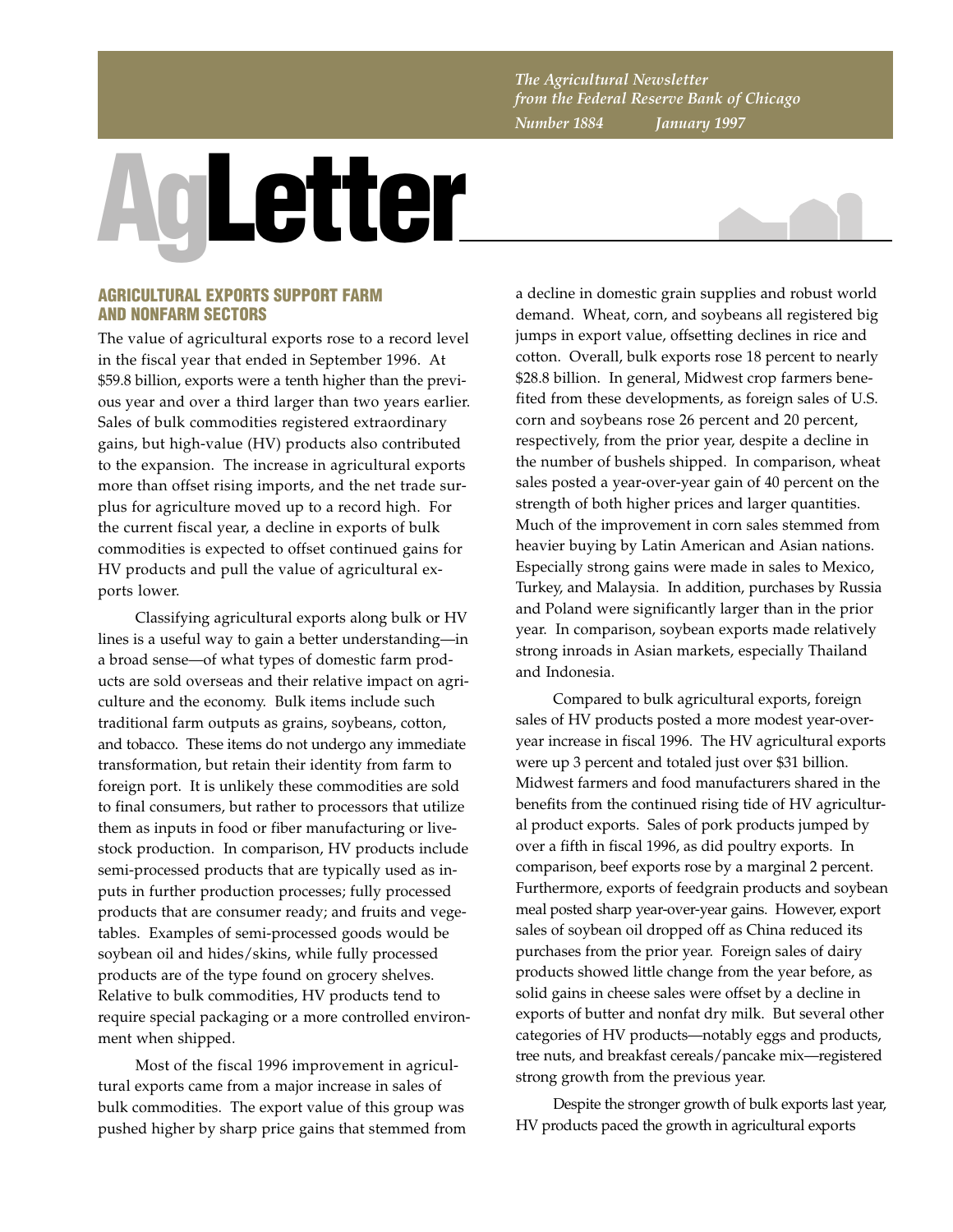during the 1990s. Exports of HV agricultural products have registered steady annual increases for several years, unlike the ups and downs that characterize bulk sales. From fiscal 1990 through 1996, the value of HV agricultural exports grew at an annual compound rate of over 9 percent, nearly double the growth rate registered by bulk commodities. Several of the product groups within the HV category averaged double-digit growth rates this decade. Poultry was the best performer by far, averaging a 25 percent rise in export value each year since 1990. Sales of pet food also made solid gains, rising by about a fifth each year. Wine and beer, snack foods, and breakfast cereal exports rose over 15 percent annually. Rounding out the list of HV products that averaged double-digit annual gains in recent years are eggs and products, dairy products, red meats, fruit and vegetable juices, and tree nuts.

Several factors sustained the steady growth in HV agricultural exports. Certainly the ongoing implementation of trade-liberalization agreements made an important contribution to the growth in exports, despite the well-publicized disagreement with Canada over sales of U.S. poultry, eggs, and dairy products to that country, and the dispute with the European Union regarding the use of livestock growth hormones. But more important was the income growth that occurred overseas, particularly among developing nations in Asia and Latin America, boosting the purchasing power of consumers in those nations. In addition, consumers typically desire more convenience in food preparation as incomes rise, raising the export prospects for processed foods. Finally, improvements in transportation technology improved the cost effectiveness of shipping products over long distances and also raised the feasibility of exporting perishable items.

Turning to the other side of agricultural trade, the value of agricultural imports was also up in fiscal 1996, registering an annual gain for the ninth consecutive year. At \$32.4 billion, purchases of foreign agricultural products were up by a tenth from the previous year. Imports of feed products and grains rose by a tenth, while imports of oilseeds and their products jumped by nearly a fifth. In comparison, imports of meat products and live animals were unchanged from the prior year as an increase in purchases of dairy products was offset by another year-over-year decline in red meat imports. Furthermore, imports of most types of horticultural products remained strong. Fruits and juices, vegetables, nuts, and nursery and flower products all registered solid gains.

Despite the rise in imports, the net trade surplus for the agricultural sector increased by about a tenth from the year before to \$27.4 billion. The sector's trade surplus ranked first in 1995 among eleven major industry groups tracked by the U.S. Department of Agriculture (USDA), moving up from the number two spot held the prior year. The outstanding export performance last year suggests that agriculture maintained the top position in 1996, further underscoring the important contribution made by agriculture to the nation's trade balance.

But the benefits of agricultural exports extend well beyond their contribution to the trade balance. Exports of U.S. agricultural products account for a significant share of farm sector income. The USDA estimates that approximately 17 percent of U.S. farm production is sold to consumers in other nations. This has been fed by long-term gains in agricultural productivity which have long outpaced domestic population growth. Therefore, foreign markets provide an important source of demand to absorb excess farm production.

Furthermore, agricultural exports provide income and employment opportunities for many outside the farm sector, primarily through the steady growth of HV agricultural products. Exports of HV items not only benefit U.S. farmers by boosting the demand for farm commodities, but also have a positive impact on the food processing, nonfood manufacturing, and transportation industries. Analysts from the USDA conducted a study last year that generated estimates of the number of jobs in the U.S. and Seventh District states that are supported by agricultural exports. The study was released last September at a conference hosted by the Federal Reserve Bank of Chicago that examined the linkages between the world economy and the midwestern United States. The study indicated that approximately 895,000 full-time jobs were supported by agricultural exports in 1995, an increase of about 100,000 jobs from the prior year. Nearly two-thirds of these jobs were attributed to HV exports.

The USDA analysis also indicated that nearly 16 percent of the agricultural export-related jobs are located in District states. Among the individual District states (Illinois, Indiana, Iowa, Michigan, and Wisconsin), the largest number of jobs supported by agricultural exports is in Illinois. However, employment in Iowa is relatively more dependent on trade. In other words, the ratio of export-supported jobs to total employment is higher in Iowa than in other District states. In addition, the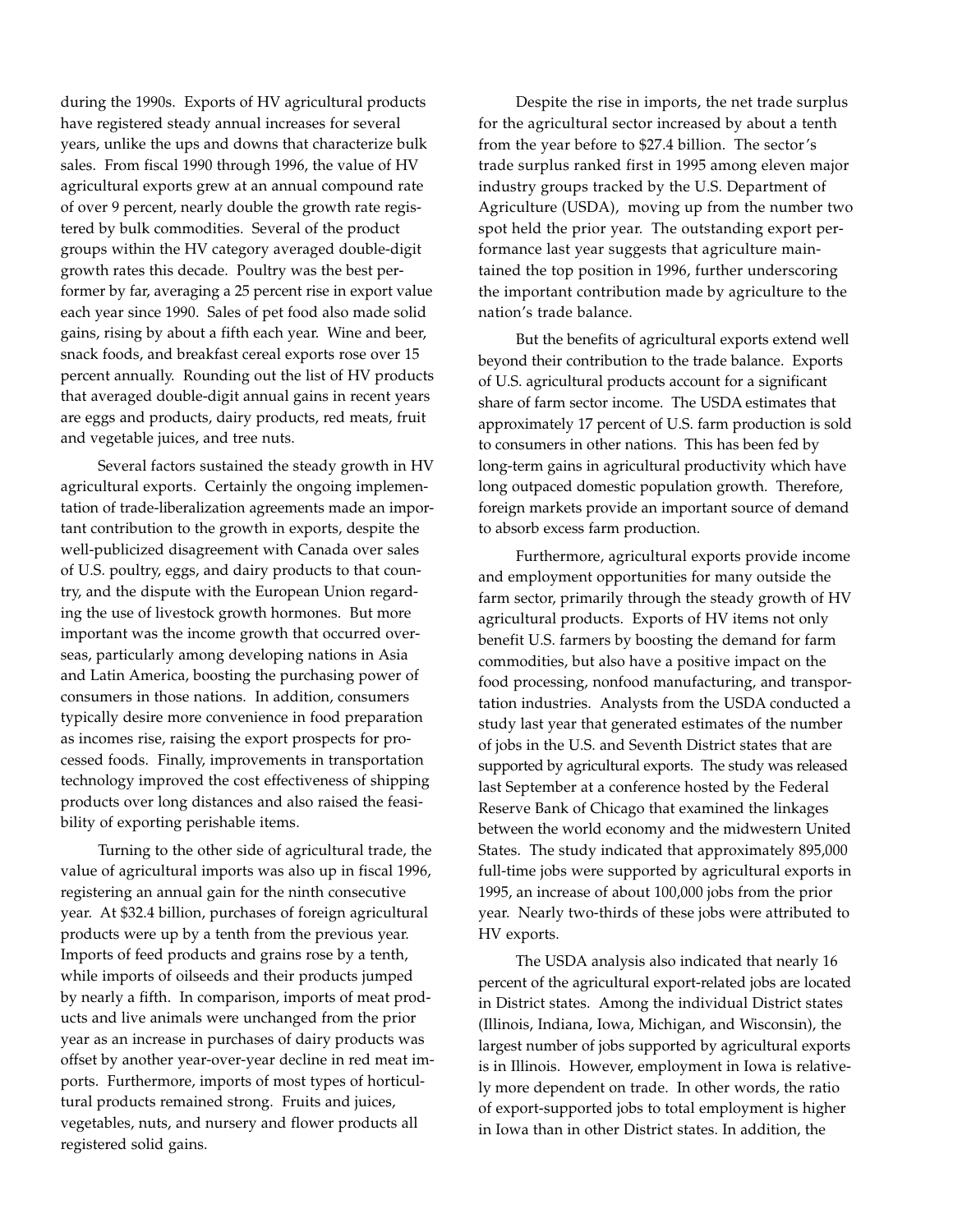## **1996 farm prices in perspective**



relatively greater growth rate of HV exports in recent years has led to a shift in the composition of agricultural exports towards HV products. Though the District has a solid food manufacturing base, its strength relative to other regions lies in the production of bulk grains, pork, and cereals. To the extent that future export growth lies with other types of HV products, it is possible that other regions may reap the greater reward in employment and income growth in food manufacturing when compared to District states.

Recent projections from the USDA indicate that agricultural exports will experience a setback in fiscal 1997. Foreign sales are expected to register a fairly significant decline of about 7 percent to \$55.5 billion. Much of the decrease will come from sharply lower sales of bulk commodities, especially wheat, corn, and cotton. The decline in corn sales stems from lower prices and abundant foreign supplies of feedgrains and feed-quality wheat. Conversely, the outlook for soybeans is more favorable to U.S. farmers, as soybean sales are expected to hold steady when compared to last year. In contrast to bulk commodities, export sales of HV products are

projected to register a moderate year-over-year gain in fiscal 1997. Sales of red meat, poultry, and horticultural products are expected to continue their expansion. In addition, exports of soybean oil are projected to recover somewhat from last year's decline, while meal sales hold steady.

*Mike A. Singer*

Agletter (ISSN 1080-8639) is published monthly by the Research Department of the Federal Reserve Bank of Chicago. It is prepared by Gary L. Benjamin, economic adviser and vice president, Mike A. Singer, economist, and members of the Bank's Research Department, and is distributed free of charge by the Bank's Public Information Center. The information used in the preparation of this publication is obtained from sources considered reliable, but its use does not constitute an endorsement of its accuracy or intent by the Federal Reserve Bank of Chicago.

To subscribe, please write or telephone: Public Information Center Federal Reserve Bank of Chicago P.O. Box 834 Chicago, IL 60690-0834 Tel. no. 312-322-5111 Fax no. 312-322-5515

Ag Letter is also available on the World Wide Web at http://www.frbchi.org.